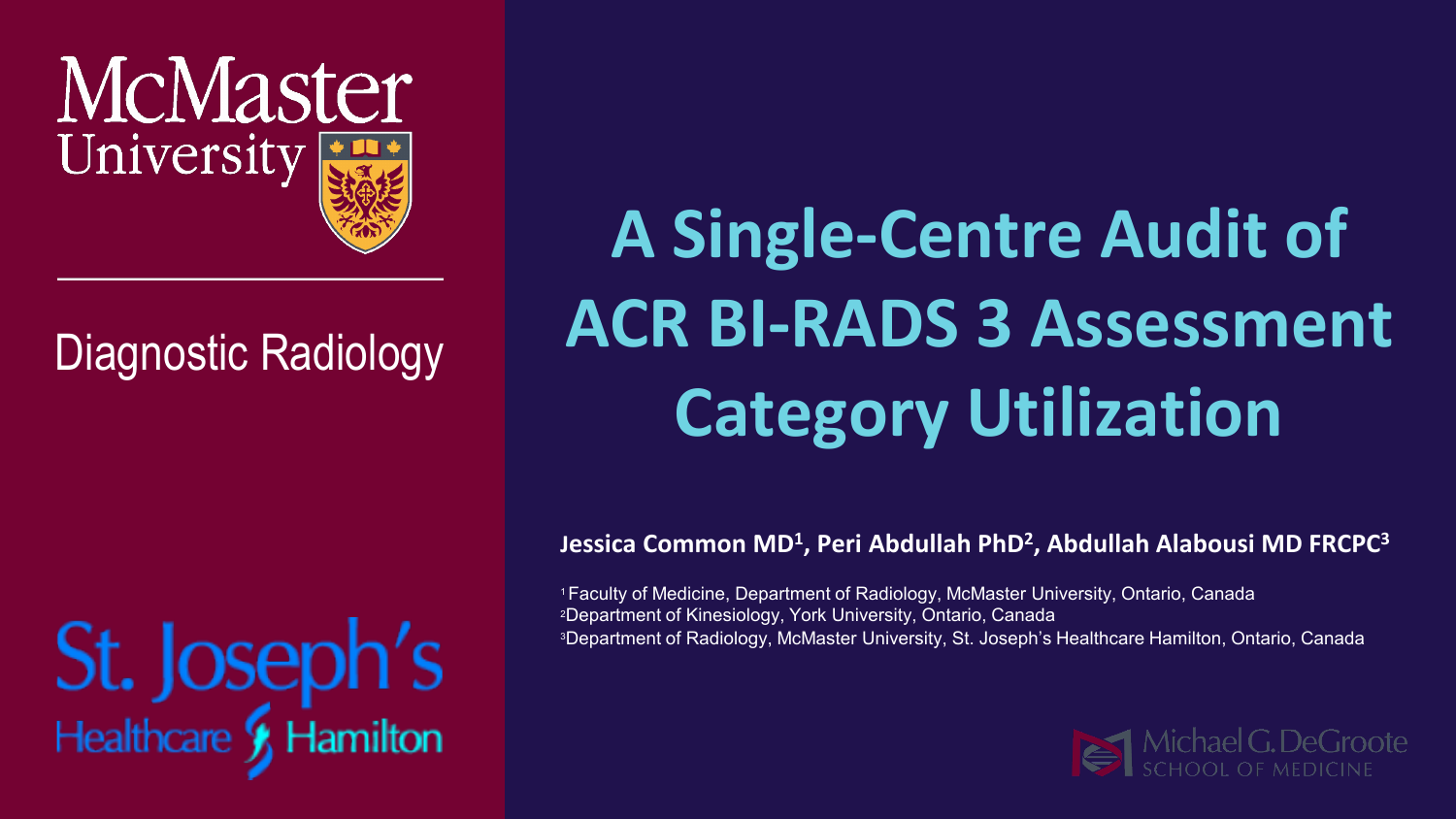# ACR BI-RADS® Category 3

- ➢ American College of Radiology (ACR) Breast Imaging Reporting and Data System (BI-RADS)
- ➢ Category 3 *Probably Benign*
- $\triangleright$  Likelihood of malignancy <2%
- $\triangleright$  For diagnostic breast examinations (not screening)
- $\triangleright$  Management
	- Short-interval (6-month) follow-up until 2-year stability is documented
- $\triangleright$  Goal
	- $\circ$  To reduce biopsy rates while retaining a high sensitivity for early breast cancer detection



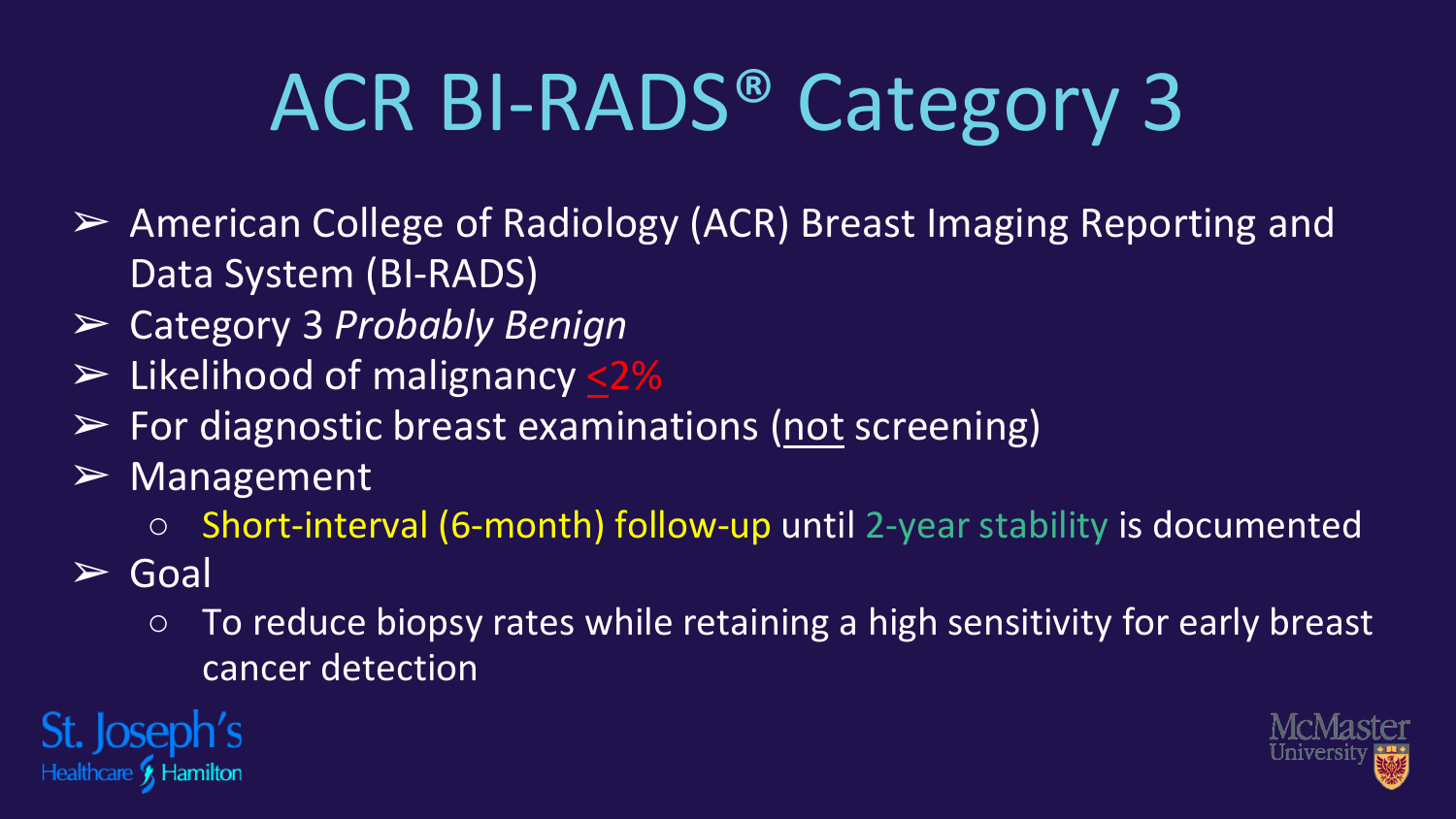## Audit Purpose and Targets

#### ➢ Purpose

 $\circ$  To evaluate 24-month outcomes of mammographic and ultrasound findings assessed as BI-RADS 3 at our breast assessment centre

#### $\triangleright$  Setting

○ St. Joseph's Healthcare in Hamilton, Ontario

### $\triangleright$  Targets

St. Joseph's

Healthcare & Hamilton

- Cancer yield <2 %
	- <2% of findings initially classified as BI-RADS 3 with malignant pathology on biopsy
- Sensitivity 100%
	- 0 cancers initially classified as BI-RADS 3 downgraded to BI-RADS Category 1 *Negative* or Category 2 *Benign*

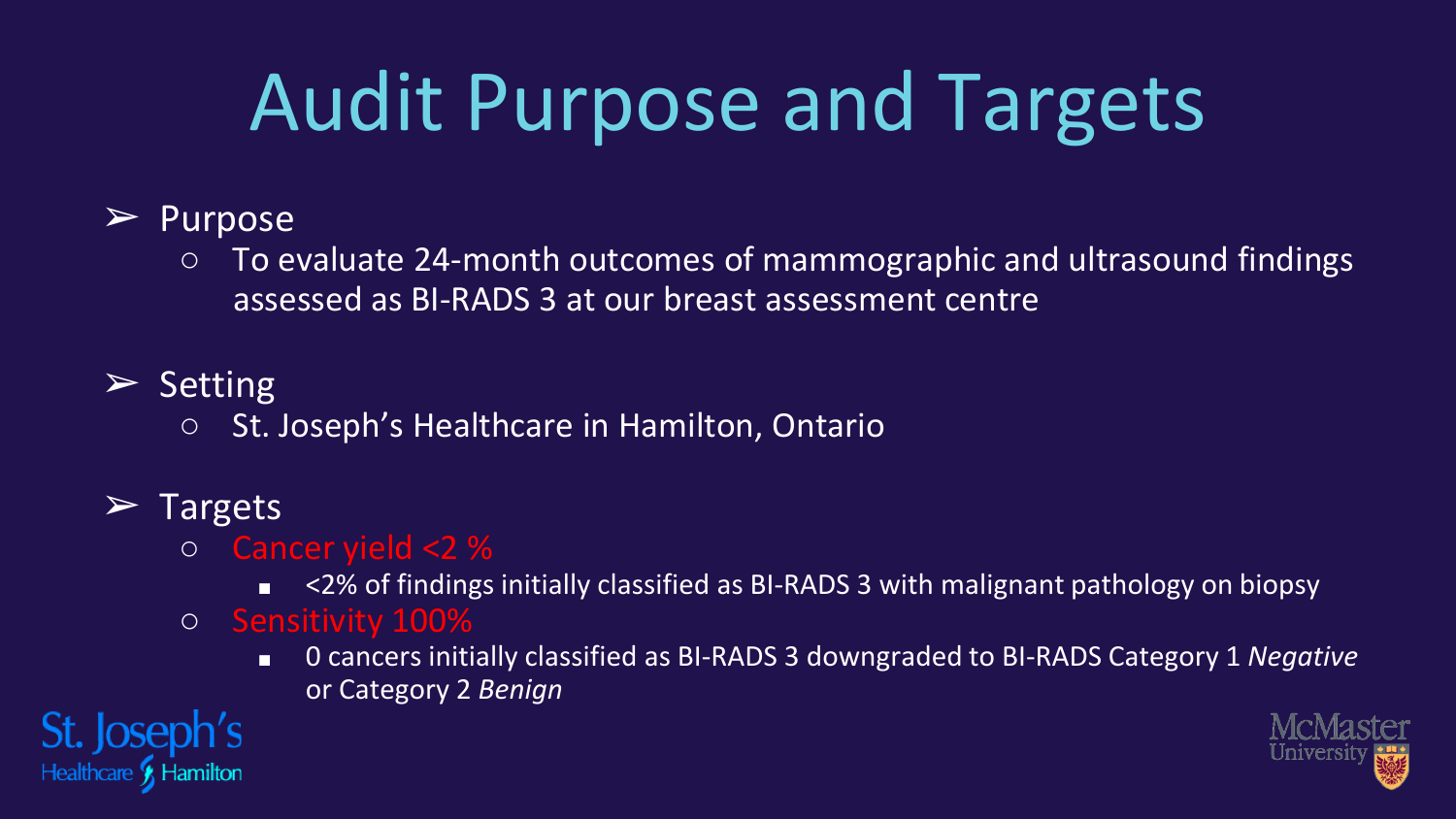### Methods

### $\triangleright$  Inclusion criteria

- Average-risk females of all ages
- Mammographic and/or ultrasound finding initially assessed as BI-RADS 3 at our institution between January 1-December 31, 2017
- Any breast imaging indication
- $\circ$  + Breast implants

### $\triangleright$  Exclusion criteria

- High-risk females
- Males
- $\circ$  Initial BI-RADS 3 assessment before January 1, 2017 or on an outside examination referred to our centre for consultation



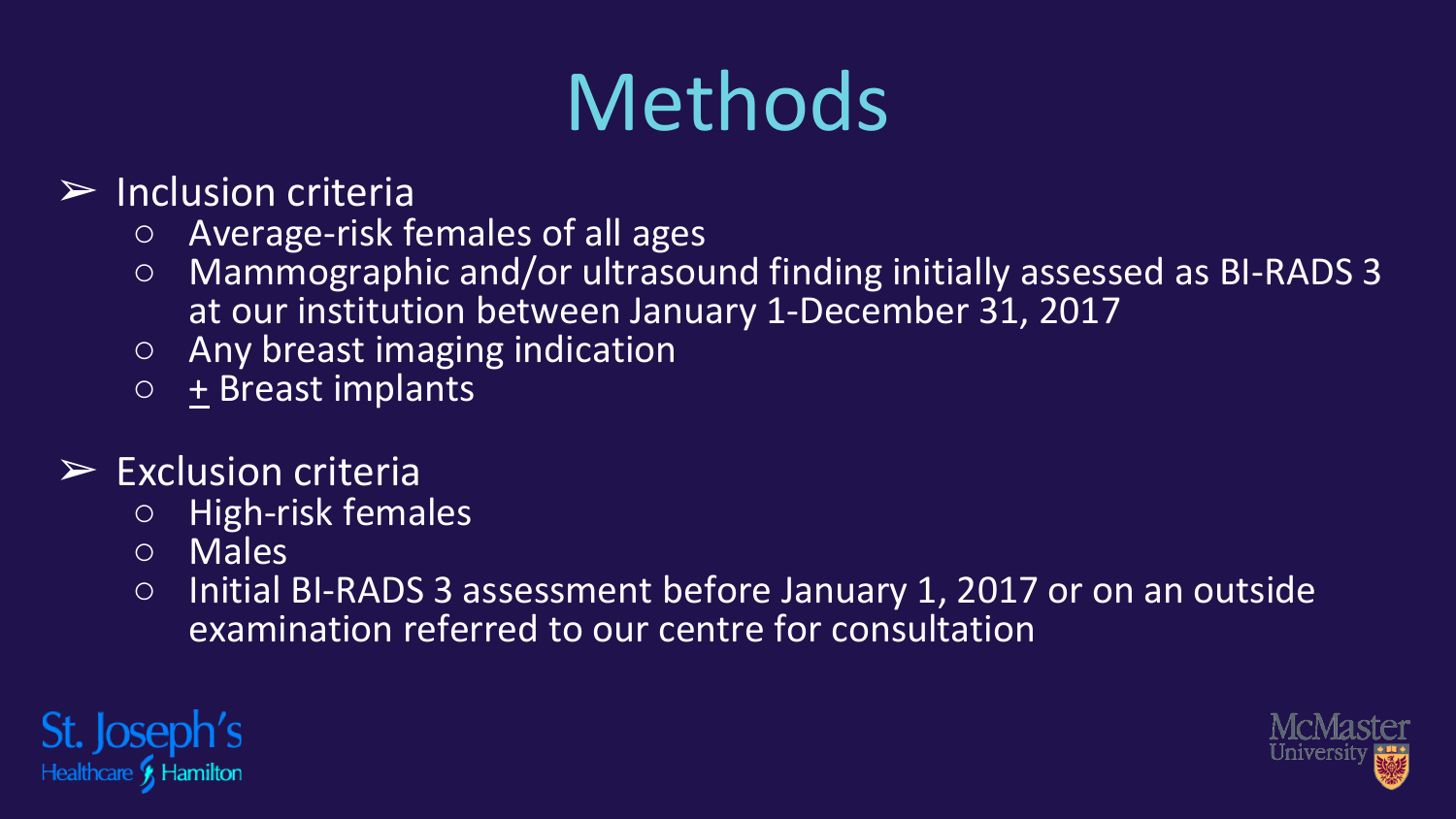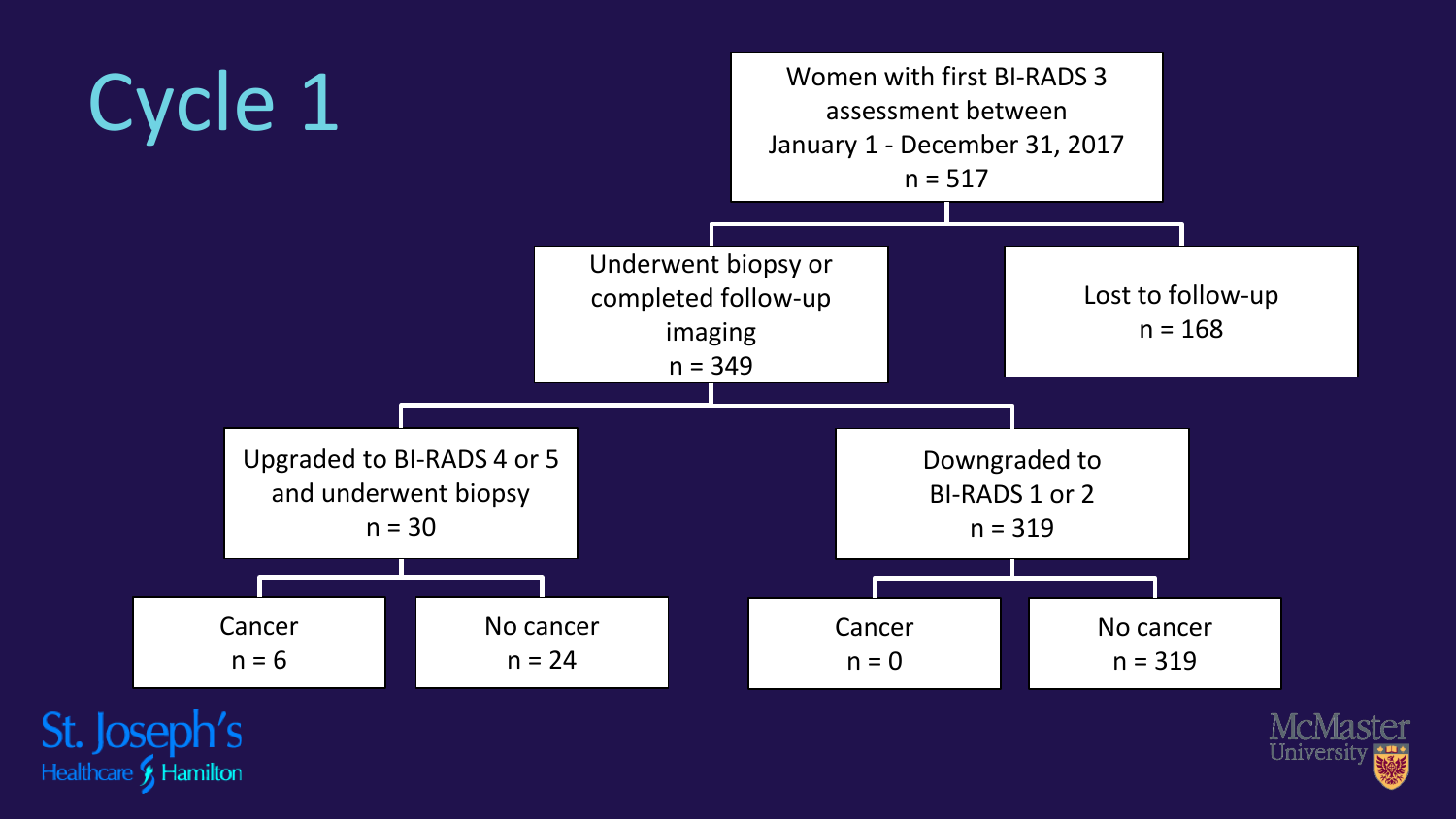## Cycle 1 Results

- $\triangleright$  n = 517 women (Median age 52 [13-89] years)
- $\geq$  349 women (68%) were biopsied or completed follow-up imaging up to 36 months  $\circ$  Loss to follow-up  $32\%$
- $≥$  Cancer Yield = 6/349\*100% = 1.7% ○ *Target <2%* ✔

St. Joseph's Healthcare & Hamilton

 $\triangleright$  Sensitivity = TP/(TP+FN) = 6/(6+0)\*100% = 100% ○ *Target 100%* ✔

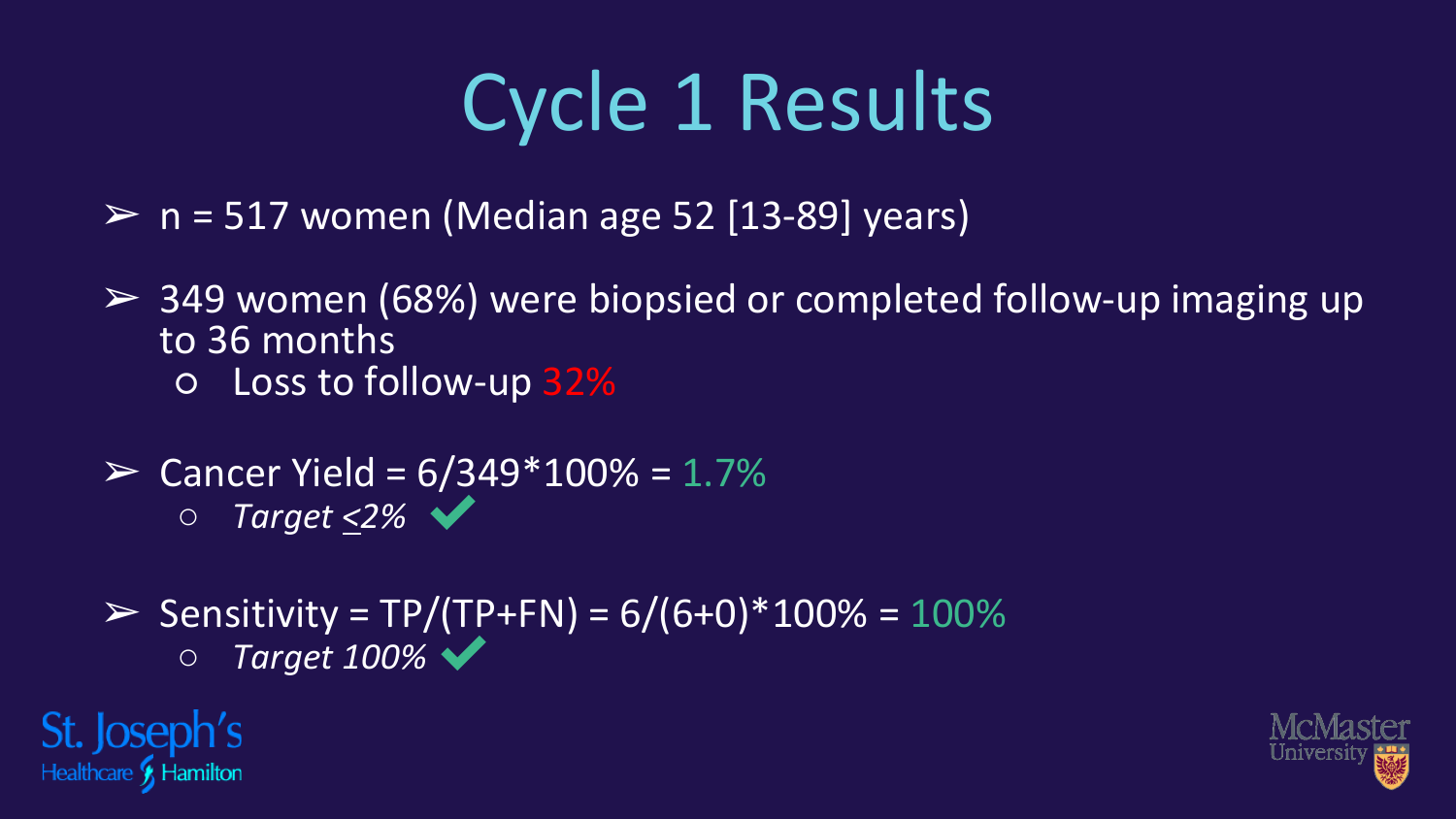### 36-Month Follow-Up

| Interval since intial BI-RADS 3 assessment | No. of women in<br>surveillance | No. of women<br>with<br>examination<br>recorded | %    | No. of women<br>with biopsies | %    | No. of<br>cancers | Positive<br>biopsy rate<br>(%) | Cancer yield<br>per time<br>period (%) | No. of women with<br>imaging downgraded<br>to BI-RADS 1 or 2 | %    | No. of<br>women lost<br>to follow-up | %    |
|--------------------------------------------|---------------------------------|-------------------------------------------------|------|-------------------------------|------|-------------------|--------------------------------|----------------------------------------|--------------------------------------------------------------|------|--------------------------------------|------|
| 0-90 days                                  | 517                             | 27                                              | 5.2  | 8                             | 29.6 | 0                 | 0.0                            | 0.0                                    |                                                              | 25.9 | 86                                   | 16.6 |
| 6 months (91-270 d)                        | 424                             | 352                                             | 83.0 | 10                            | 2.8  | 3                 | 30.0                           | 0.9                                    | 82                                                           | 23.3 | 35                                   | 8.3  |
| 12 months (271-460 d)                      | 304                             | 256                                             | 84.2 | 10                            | 3.9  | 3                 | 30.0                           | 1.2                                    | 58                                                           | 22.7 | 32                                   | 10.5 |
| 18 months (461-640 d)                      | 211                             | 78                                              | 37.0 |                               | 1.3  | 0                 | 0.0                            | 0.0                                    | 20                                                           | 25.6 | 14                                   | 6.6  |
| 24 months (641-820 d)                      | 177                             | 147                                             | 83.1 |                               | 0.7  | 0                 | 0.0                            | 0.0                                    | 124                                                          | 84.4 | 0                                    | 0.0  |
| 30 months (821-1000 d)                     | 53                              | 23                                              | 43.4 | 0                             | 0.0  | 0                 | na                             | 0.0                                    | 19                                                           | 82.6 | 0                                    | 0.0  |
| 36 months (1001-1180 d)                    | 34                              | 11                                              | 32.4 | 0                             | 0.0  |                   | na                             | 0.0                                    |                                                              | 81.8 |                                      | 2.9  |
| >36 months                                 | 24                              |                                                 |      |                               |      |                   |                                |                                        |                                                              |      |                                      |      |
| Overall                                    | 349*                            | 894**                                           | na   | 30                            | 8.6  |                   | 20.0                           | 1.7                                    | 319                                                          | 91.4 | 168                                  | 32.5 |

\* Underwent biopsy or completed follow-up imaging up to 36 months.

\*\* Total number of examinations recorded for 517 women in surveillance.



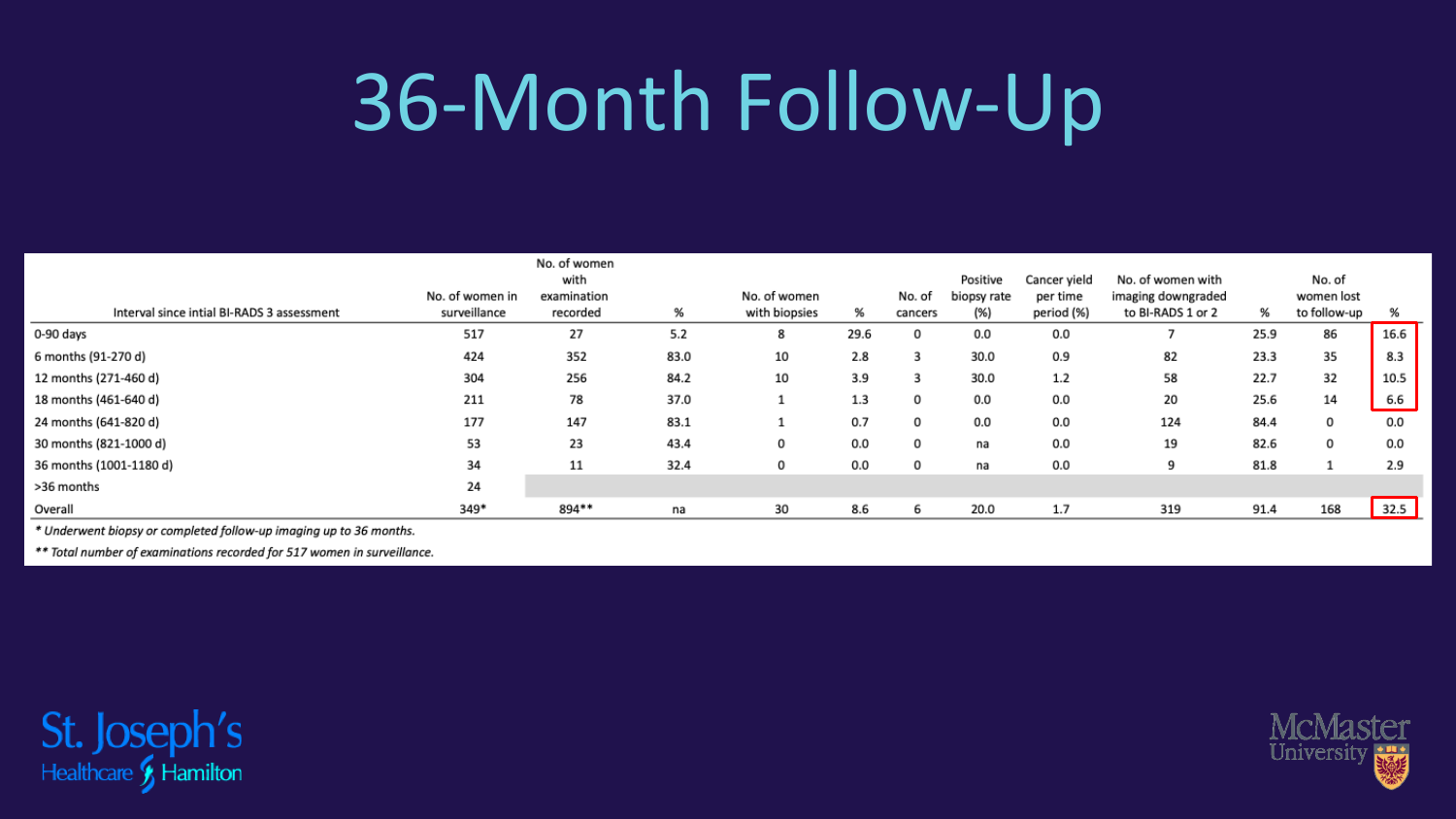## Predictors of Loss to Follow-up

➢ *Age was not a significant predictor of loss to follow-up* (p = 0.835)

- ➢ Women with *prior breast imaging* were 49% less likely to be lost to follow-up than those without ( $p = 0.003$ )
- ➢ Women with imaging for *diagnostic evaluation of a breast symptom* were 84% more likely to be lost to follow-up than those recalled for additional evaluation of a screening mammogram *(p = 0.014)*



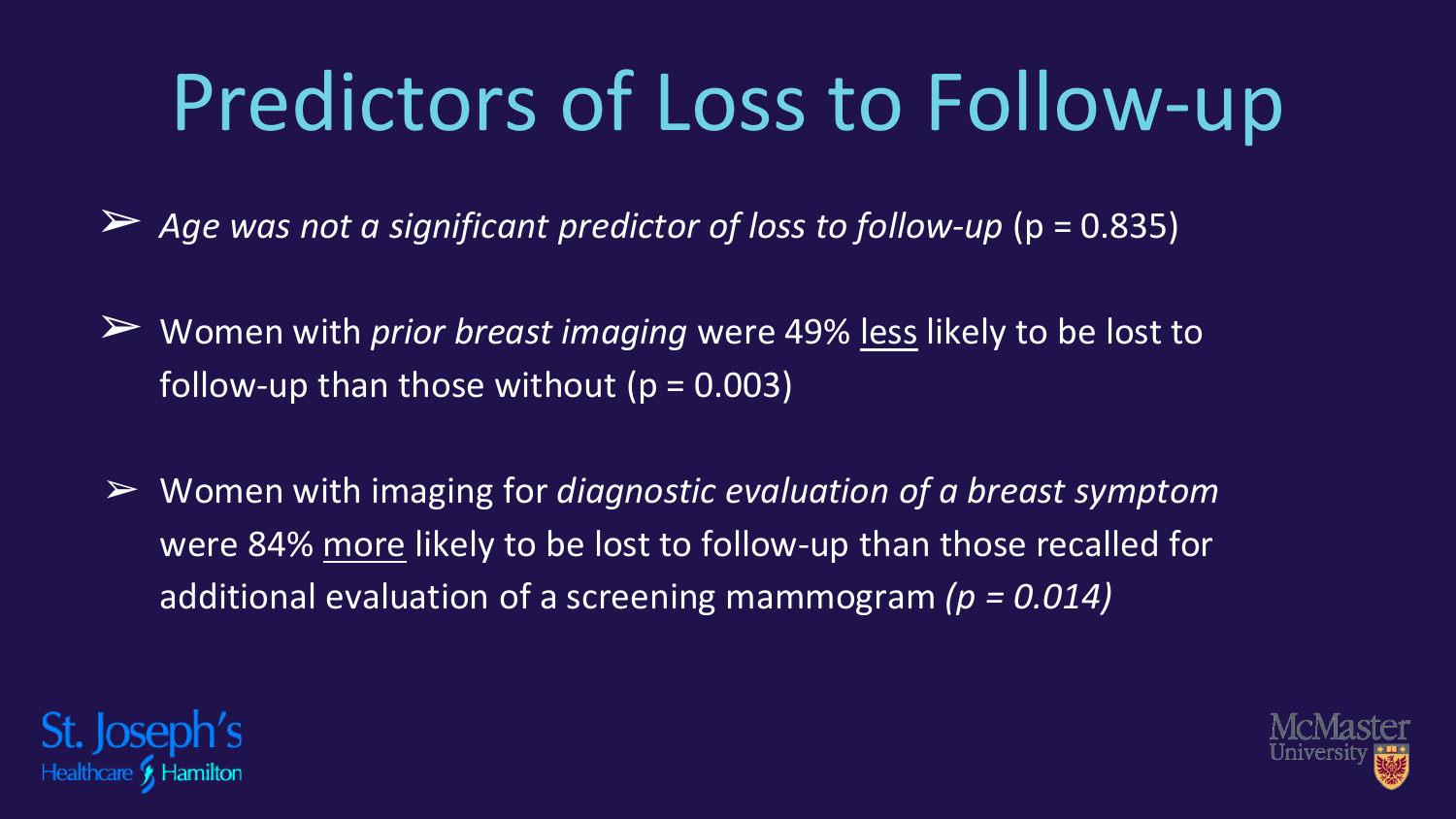## Next Steps - Cycle 2

Implemented strategies to improve follow-up (April 2021)

➢ Automatic scheduling of follow-up studies for BI-RADS 3 assessments at the time of the baseline study ➢ Patient handout explaining the *Probably Benign* (BI-RADS 3) assessment category

Re-audit after 24 months (April 2023)